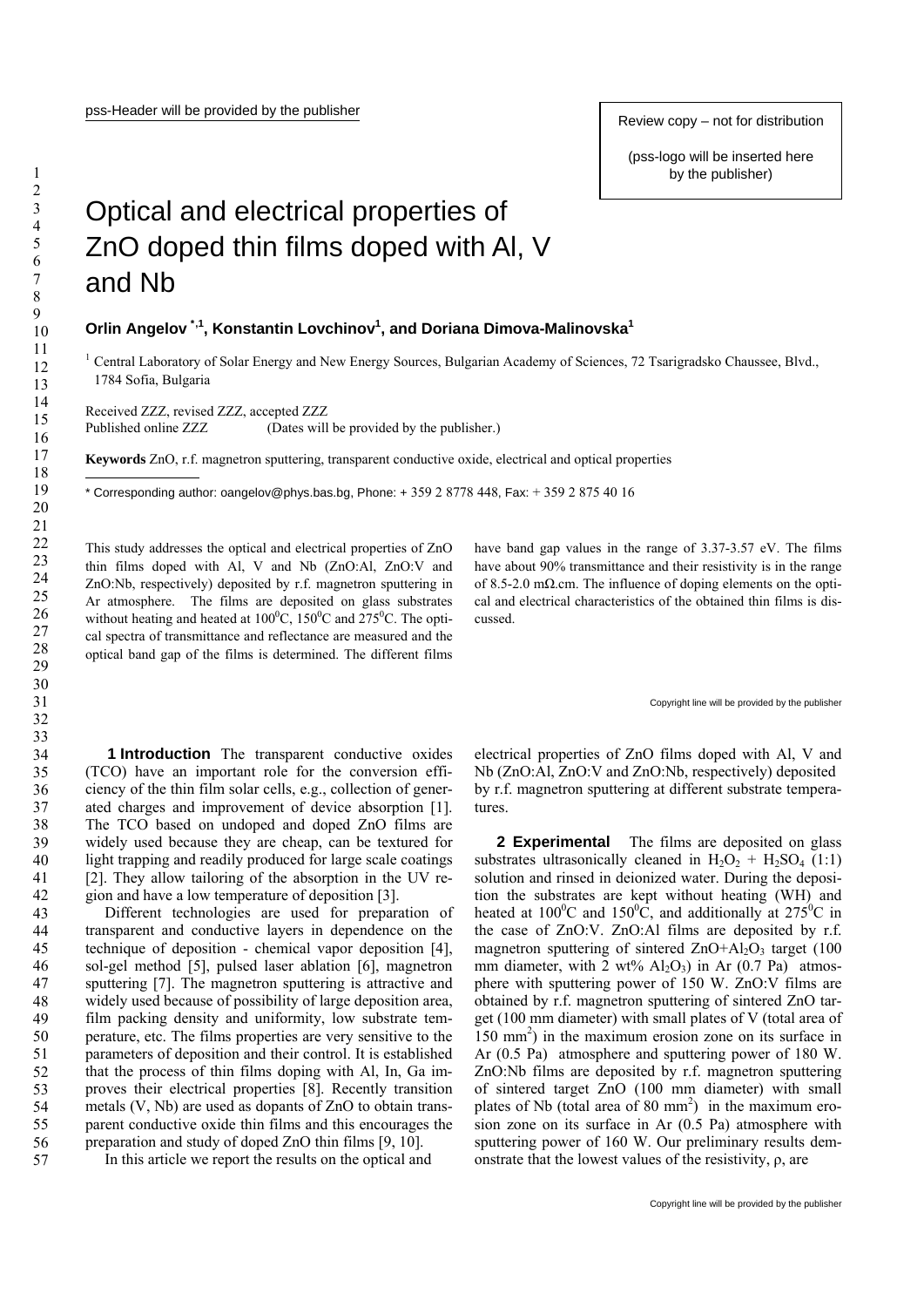| Sample | $T_s$ , $(^0C)$ | Thickness,<br>(nm) | $E_g$ , (eV) | $E_0$ , (meV) | $B^2$ , (cm <sup>2</sup> .eV) | n, refractive<br>index | $\rho$ , (m $\Omega$ .cm) |
|--------|-----------------|--------------------|--------------|---------------|-------------------------------|------------------------|---------------------------|
| ZnO:Al | WH              | 200                | 3.56         | 65            | 8.88E11                       | 1.75                   | 5.5                       |
| ZnO:Al | 100             | 200                | 3.57         | 62            | 1.17E12                       | 1.77                   | 2.8                       |
| ZnO:Al | 150             | 200                | 3.50         | 59            | 5.90E11                       | 1.84                   | 7.8                       |
| ZnO:V  | WH              | 830                | 3.37         | 96            | 8.15E11                       | 2.02                   | 8.5                       |
| ZnO:V  | 100             | 780                | 3.48         | 97            | 8.43E11                       | 2.10                   | 3.4                       |
| ZnO:V  | 150             | 970                | 3.56         | 126           | 6.76E11                       | 2.14                   | 2.0                       |
| ZnO:V  | 275             | 890                | 3.46         | 118           | 6.66E11                       | 2.18                   | 5.7                       |
| ZnO:Nb | WH              | 800                | 3.48         | 77            | 8.42E11                       | 1.99                   | 2.2                       |
| ZnO:Nb | 100             | 900                | 3.56         | 76            | 7.79E11                       | 1.97                   | 2.5                       |
| ZnO:Nb | l 50            | 700                | 3.49         | 77            | 9.84E11                       | 2.00                   | 3.9                       |

**Table 1** Calculated values of the optical band gap,  $E_g$ , the Urbach tail energy width,  $E_0$ , the parameter  $B^2$ , the refractive index, n and the resistivity, ρ of ZnO:Al, ZnO:V and ZnO:Nb films in dependence on T<sub>s</sub>.

obtained at the presented values of r.f sputtering power for three series of samples with different doping. The thicknesses of the obtained films are listed in Table 1 and they are in the range of 200-900 nm. The spectra of optical transmittance and reflectance of the films are measured by Schimadzu 3100 spectrophotometer in the range of 300 - 1800 nm. The calculation of the absorption coefficient is based on the optical spectra for direct interband electron transitions. The values of the refractive index, n, are calculated from the films transmittance spectra. The thickness of the films is measured by a profilometer  $T_a$ lystep". The sheet resistance of the films is measured by a



**Figure 1** Dependence of the transmittance of the wave lendth (a) and of the absorption coefficient as a product  $(\alpha \cdot h \cdot v)^2$  on energy (b) of ZnO:Al thin film deposited at different substrate temperatures.

 sistivity, ρ, is calculated. four point probe method using Veeco apparatus and the re-

**3 Results and discussion** Table 1 presents the values of the measured and calculated characteristics of the obtained films.

The values of the resistivity of the films are in the range of 2.0-8.5 m $\Omega$ .cm and they vary slightly with the substrate temperature,  $T_s$ . The minimal values are obtained for ZnO:Al and ZnO:Nb films deposited at  $T_s = 100^{\circ}$ C and for ZnO:V at  $T_s = 150^{\circ}$ C. Figures 1a, 2a and 3a show the spectra of transmittance VS photon energy of ZnO:Al, ZnO:V and ZnO:Nb films, respectively. The spectra are corrected for the transmittance of the glass substrate.

 Figures 1b, 2b and 3b present the dependence of the coefficient of absorption, as a product  $(\alpha \cdot h\nu)^2$ , of the ZnO:Al, ZnO:V and ZnO:Nb, respectively, on energy.

 The transmittance of the ZnO:Al and ZnO:Nb films is about 90 % in the wavelength range between 550-1200 nm. The samples ZnO:V (Fig. 2a) demonstrate lower transmittance values of 75-85% in the same wavelength range. The absorption bands at about 480–560 nm and 800-820 nm are observed in the spectrum of the samples ZnO:V, more pronounced in the spectrum of the film deposited at  $T_s = 150^{\circ}$ C. These bands are typical for transitions of d-d electrons in  $V^{+2}$  ions that substitute for Zn in the ZnO:V lattice [9]. In the IR region beyond 1200 nm the transmission decreases for the ZnO:V film deposited at  $T_s = 100^{\circ}C$ ,  $150^{\circ}$ C and  $275^{\circ}$ C due to the absorption of free carriers (plasma resonance). The transmittance spectrum of the ZnO:V film demonstrates that plasmonic absorption has maximum for the ZnO:V films deposited at  $T_s = 150^{\circ}$ C. This is confirmed by the fact that the resistivities of the V doped ZnO films deposited at these temperatures have the lowest values. The vanadium concentration according to EDS analysis [11] varies between 0.86-0.89 at.% at  $T_s$  in the range of  $150-500^{\circ}$ C.

 The spectral dependences of the absorption coefficient, α, (Fig. 1b, 2b and 3b), are calculated from the optical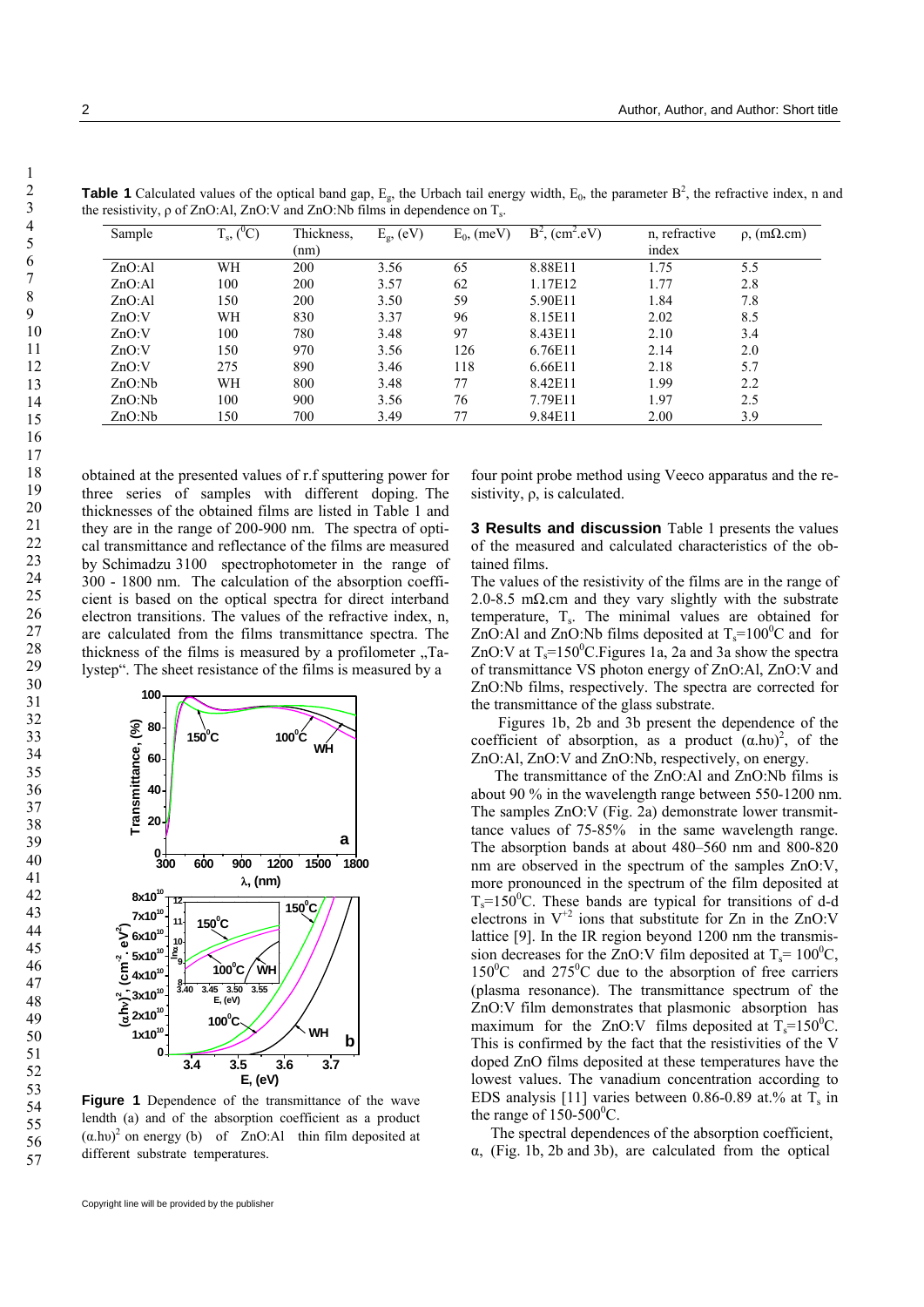spectra of transmittance and reflectance by the equation [12]:

$$
\alpha_{\lambda} = (1/d).\ln[(1-R_{\lambda})^2/T_{\lambda}] \qquad (1) ,
$$

where  $R_{\lambda}$  – reflectance and  $T_{\lambda}$  – transmittance spectra, d – film thickness.

 The optical band gap of the films is calculated for direct interband electron transitions at higher energies, hv $>E_{\alpha}$ , according to the Tauc formula [13]:

$$
\alpha(hv)=B[(hv-E_g)^{1/2}/hv] \qquad (2),
$$

where B is a constant.



**Figure 2** Dependence of the transmittance of the wave lendth (a) and of the absorption coefficient as a product  $(a.hv)^2$  on energy (b) of ZnO:V thin film deposited at different substrate temperatures.

The value of the parameter B is inversely proportional to the extent of the tail state at the conduction and valence band [14].

In the region where  $hv \leq E_g$  the spectral dependence of  $\alpha$ is determined by the Urbach formula [15]:

$$
\alpha(hv) = \alpha_0 \exp[(hv - E_l)/E_0] \qquad (3),
$$

where  $\alpha_0$  – absorption coefficient at the edge E<sub>l</sub>, E<sub>0</sub> - the energy width of the Urbach tail, related to the film structural disorder. In the Urbach tail the optical absorption is related to the electron-lattice interaction. This results in an exponential tail below the average band gap energy.

The calculated values of  $E_g$ ,  $E_0$ , parameter  $B^2$ , refractive index, *n*, and resistivity, ρ, for the ZnO:Al, ZnO:V, and  $ZnO:Nb$  thin films in dependence on  $T_s$  are presented in Table 1. The values of  $E<sub>g</sub>$  and  $E<sub>0</sub>$  are calculated to an accuracy of 2% and the values of n to an accuracy of 3%.

 All of the deposited films have value of the energy gap in the range of  $3.37 - 3.57$  eV which are typical for ZnO. In the case of ZnO:Al thin films (Fig. 1b) the energy band gap value decreases, but for ZnO:V (Fig. 2b) it increases with  $T_s$  increase. The value of  $E_g$  of ZnO:V and ZnO:Nb films has a maximum at  $T_s$  of 150<sup>o</sup>C and 100<sup>o</sup>C, respectively.



**Figure 3** Dependence of the transmittance of the wave lendth (a) and of the absorption coefficient as a product  $(a.hv)^2$  on energy (b) of ZnO:Nb thin film deposited at different substrate temperatures.

The Urbach energy of  $ZnO$ :Al films decreases with  $T_s$ which demonstrates improvement of their structure as reported earlier [16]. In the case of  $ZnO:V E_0$  has maximum for the film deposited at  $T_s$  of 150<sup>0</sup>C. It has to be noted that this sample has the lowest value of the resistivity and the film is highly doped with V which results in deterioration of the lattice and increase of the band tails width. The Urbach energy of ZnO:Nb does not change significantly with  $T_s$ , so doping with Nb improves the conductivity and does not deteriorate significantly the ZnO lattice.

The values of Urbah energy in V doped ZnO films are higher than those in doped with Nb and Al ZnO films. The doping impurities substitute for the  $\text{Zn}^{2+}$  ions in the crystalline lattice. The ionic radius, r, of  $Al^{3+}$  (0.55 Å),  $Nb^{2+}$  $(0.77 \text{ Å})$  and  $V^{2+}$   $(0.94 \text{ Å})$  ions are different from the  $Zn^{2+}$